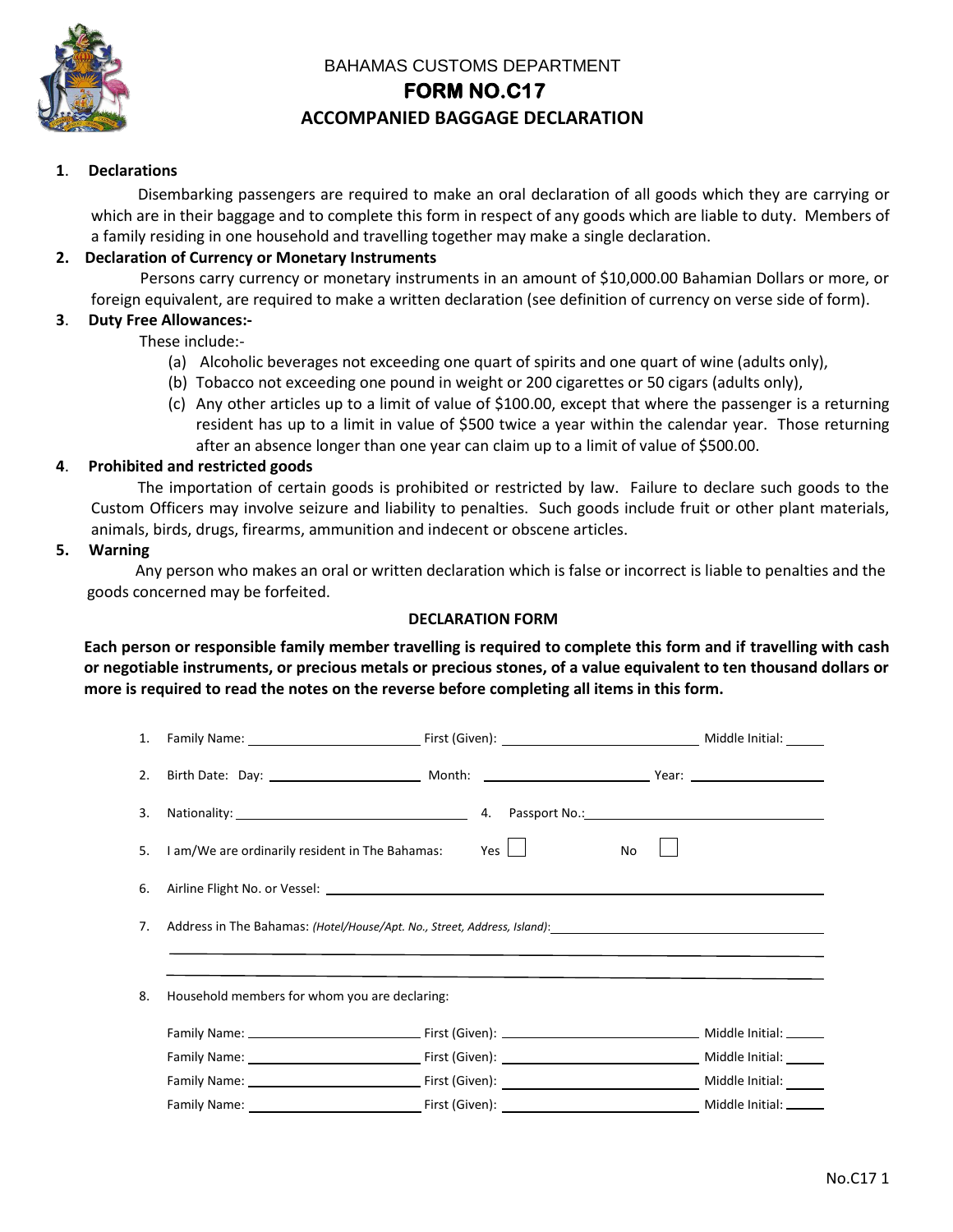9. I/We have cash and/or negotiable instruments and/or precious metals or precious stones, of a value equivalent to ten thousand dollars or more to declare. Yes [ ] No [ ]

If Yes, I/We have cash and/or negotiable instruments, in the value of \$

If Yes, I/We have precious metals or precious stones in the value of \$

**I have read the information above and have made a truthful declaration on the reverse side of this form.**

Signature: Date:

Date: Day/Month/Year